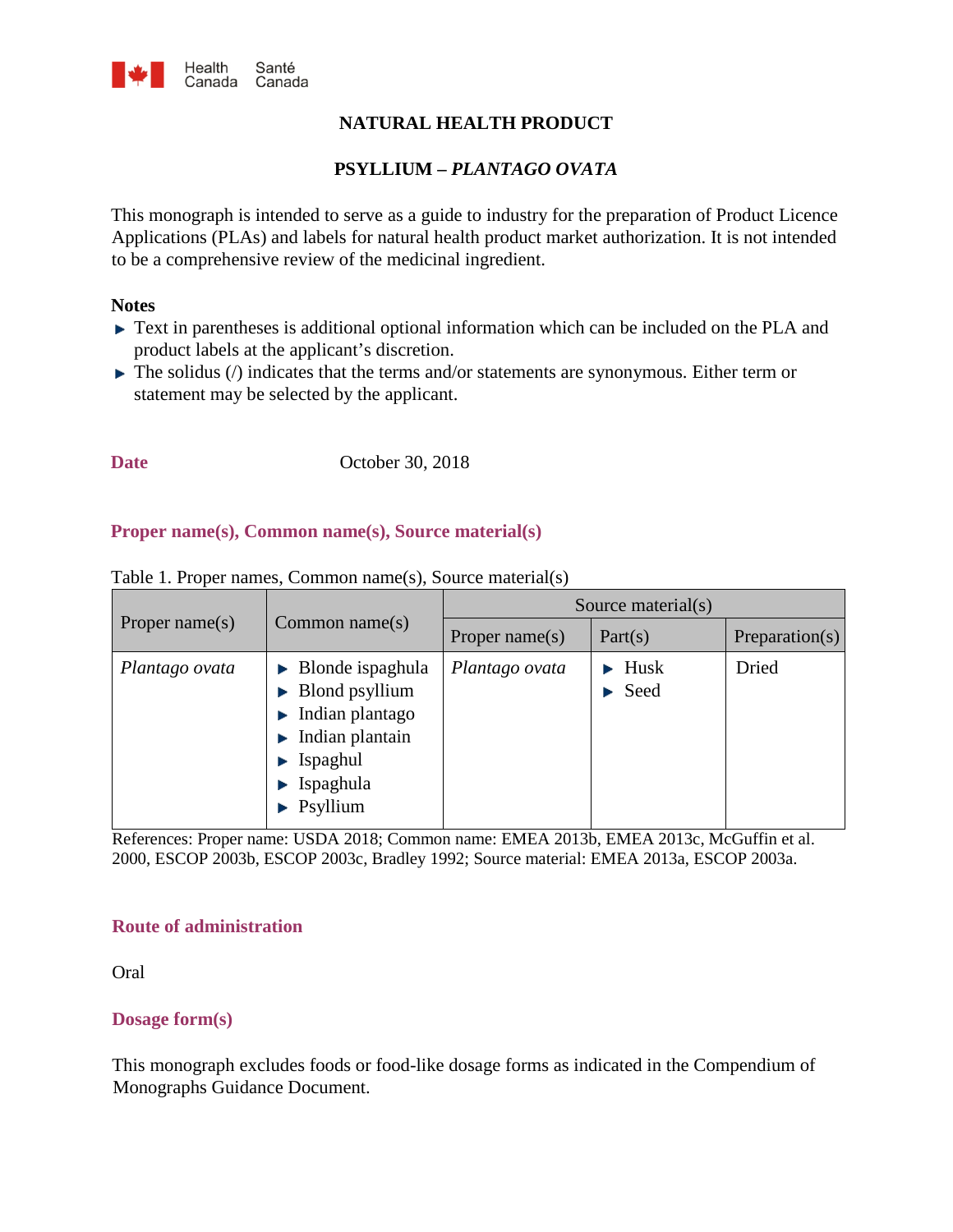

Acceptable dosage forms for the age category listed in this monograph and specified route of administration are indicated in the Compendium of Monographs Guidance Document.

# **Use(s) or Purpose(s)**

- (Used in Herbal Medicine as a) bulk-forming laxative (ESCOP 2003a; ESCOP 2003b; ESCOP 2003c; Williamson 2003; FDA 1985).
- $\triangleright$  (Used in Herbal Medicine to) promote(s) bowel movements (by increasing bulk volume and water content) (Sweetman 2007; WHO 2007; ESCOP 2003a; ESCOP 2003b; ESCOP 2003c; Bradley 1992; FDA 1985).
- $\blacktriangleright$  (Used in Herbal Medicine to) provide(s) gentle relief of constipation and/or irregularity (EMEA 2013a; EMEA 2013b; EMEA 2013c; Pray 2006; ESCOP 2003a; ESCOP 2003b; ESCOP 2003c; Blumenthal et al. 2000; Gennaro 2000; Bradley 1992; FDA 1985).

The following combined use(s) or purpose(s) is/are also acceptable:

(Used in Herbal Medicine as a) bulk-forming laxative to provide gentle relief of constipation and/or irregularity and promote bowel movements (by increasing bulk volume and water content) (EMEA 2013a; EMEA 2013b; EMEA 2013c; Sweetman 2007; WHO 2007; Pray 2006; ESCOP 2003a; ESCOP 2003b; ESCOP 20003c; Williamson 2003; Blumenthal et al. 2000; Gennaro 2000; Bradley 1992; FDA 1985).

# **Dose(s)**

# **Subpopulation(s)**

As specified below.

# **Quantity(ies)**

Methods of preparation: Dry, Powder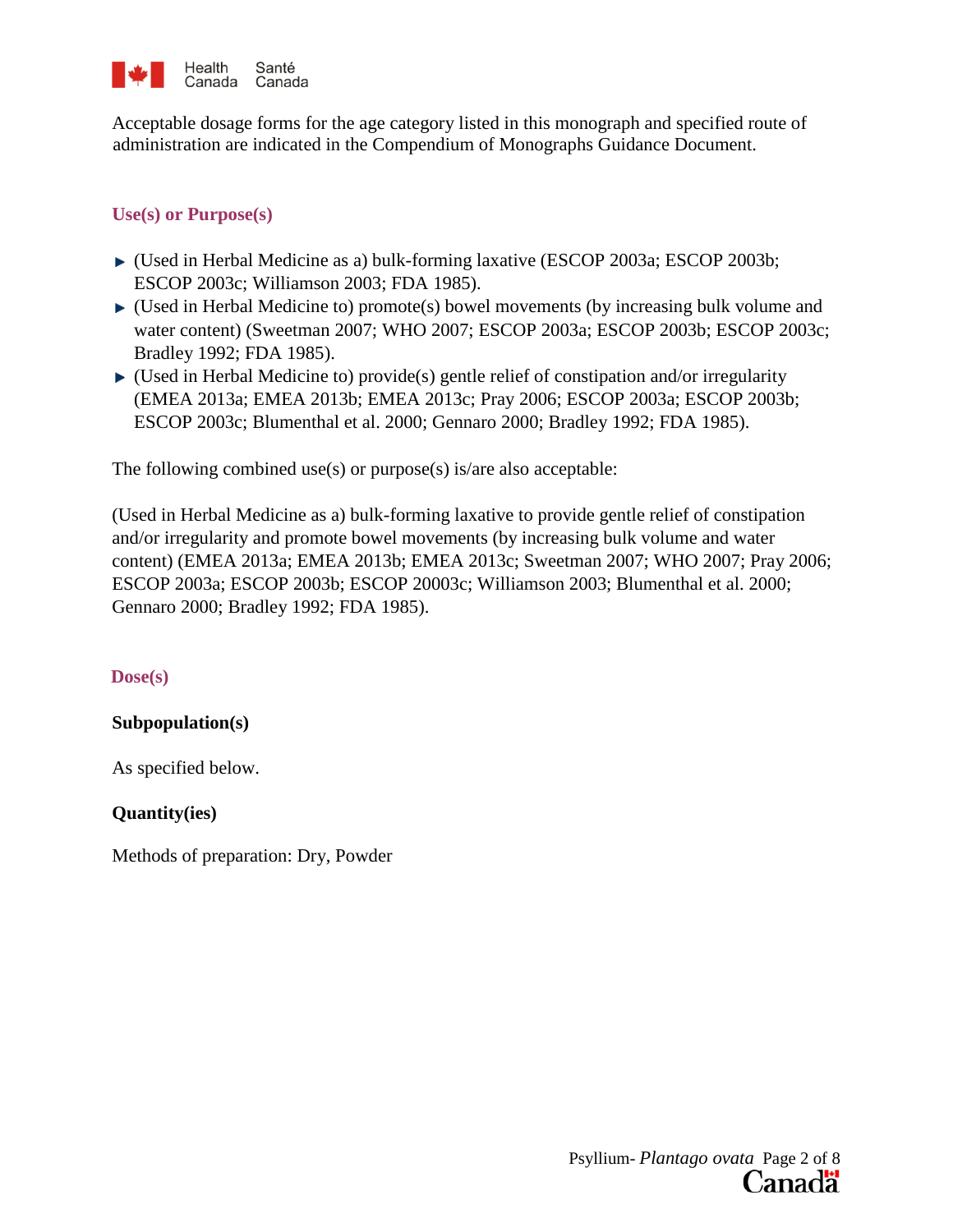

| Subpopulation(s)                              |                    | Seed (grams) |             |                                  |  |
|-----------------------------------------------|--------------------|--------------|-------------|----------------------------------|--|
|                                               |                    | Minimum/day  | Maximum/day | Maximum/single dose <sup>3</sup> |  |
| Children <sup>1</sup>                         | $6-11$ years       | $1.25$ g     | 25 g        | 8 g                              |  |
| Adolescents <sup>2</sup> $ 12 \text{ years} $ |                    | $1.25$ g     | 25 g        | 8 g                              |  |
|                                               | $13-17$ years      | 2.5 g        | 40 g        | 13 g                             |  |
| Adults <sup>2</sup>                           | 18 years and older | 2.5 g        | 40 g        | 13 g                             |  |

### Table 2. Dose information for psyllium seed

1EMEA 2013a; EMEA 2013b; ESCOP 2003a; ESCOP 2003b; WHO 1999; FDA 1985

2 EMEA 2013a; EMEA 2013b; ESCOP 2003a; ESCOP 2003b; Williamson 2003; Blumenthal et al. 2000a; Blumenthal et al. 200b; WHO 1999; FDA 1985

<sup>3</sup> Note: The maximum single dose (13 g) for adults and adolescents 13 years and older is based on the consensus of evidence from several references. The maximum single dose (8 g) for children and adolescents up to 12 years was calculated as a fraction of the maximum adult doses

| Subpopulation(s)         |                    | Husk (grams) |                 |                         |  |
|--------------------------|--------------------|--------------|-----------------|-------------------------|--|
|                          |                    | Minimum/day  | Maximum/day     | Maximum/single dose $3$ |  |
| Children <sup>1</sup>    | $6-11$ years       | $1.25$ g     | 15 g            | 4 g                     |  |
| Adolescents <sup>2</sup> | 12 years           | $1.25$ g     | 15 g            | 4g                      |  |
|                          | $13-17$ years      | 2.5 g        | 30 <sub>g</sub> | 8 g                     |  |
| Adults <sup>2</sup>      | 18 years and older | $2.5$ g      | 30 <sub>g</sub> | 8 g                     |  |

#### Table 3. Dose information for psyllium husk

1 EMEA 2013c; ESCOP 2003c; FDA 1985

<sup>2</sup> EMEA 2013c; ESCOP 2003c; Williamson 2003; Blumenthal et al. 2000c; Bradley 1992; FDA 1985<br><sup>3</sup> Note: The maximum single dose (8 g) for adults and adolescents 13 years and older is based on the consensus of evidence from several references. The maximum single dose (4 g) for children and adolescents up to 12 years was calculated as a fraction of the maximum adult doses.

#### **Direction(s) for use**

- $\triangleright$  For each gram of psyllium, mix with 30 ml of liquid (water, milk, fruit juice or similar aqueous beverage). Stir briskly and drink immediately. Maintain adequate fluid intake (EMEA 2013a; EMEA 2013b; EMEA 2013c; ESCOP 2003a; ESCOP 2003b; ESCOP 2003c; Blumenthal et al. 2000a; Blumenthal et al. 2000b; Blumenthal et al. 2000c; WHO 1999).
- $\triangleright$  Take a few hours before or after taking other medications or natural health products (EMEA 2013a; EMEA 2013b; EMEA 2013c; Sweetman 2007; ESCOP 2003a; ESCOP 2003b; ESCOP 2003c; Blumenthal et al. 2000b; Blumenthal et al. 2000c; Bradley 1992).
- Effects observed 12-24 hours after first dose, and may take 2-3 days (EMEA 2013a; EMEA 2013b; EMEA 2013c).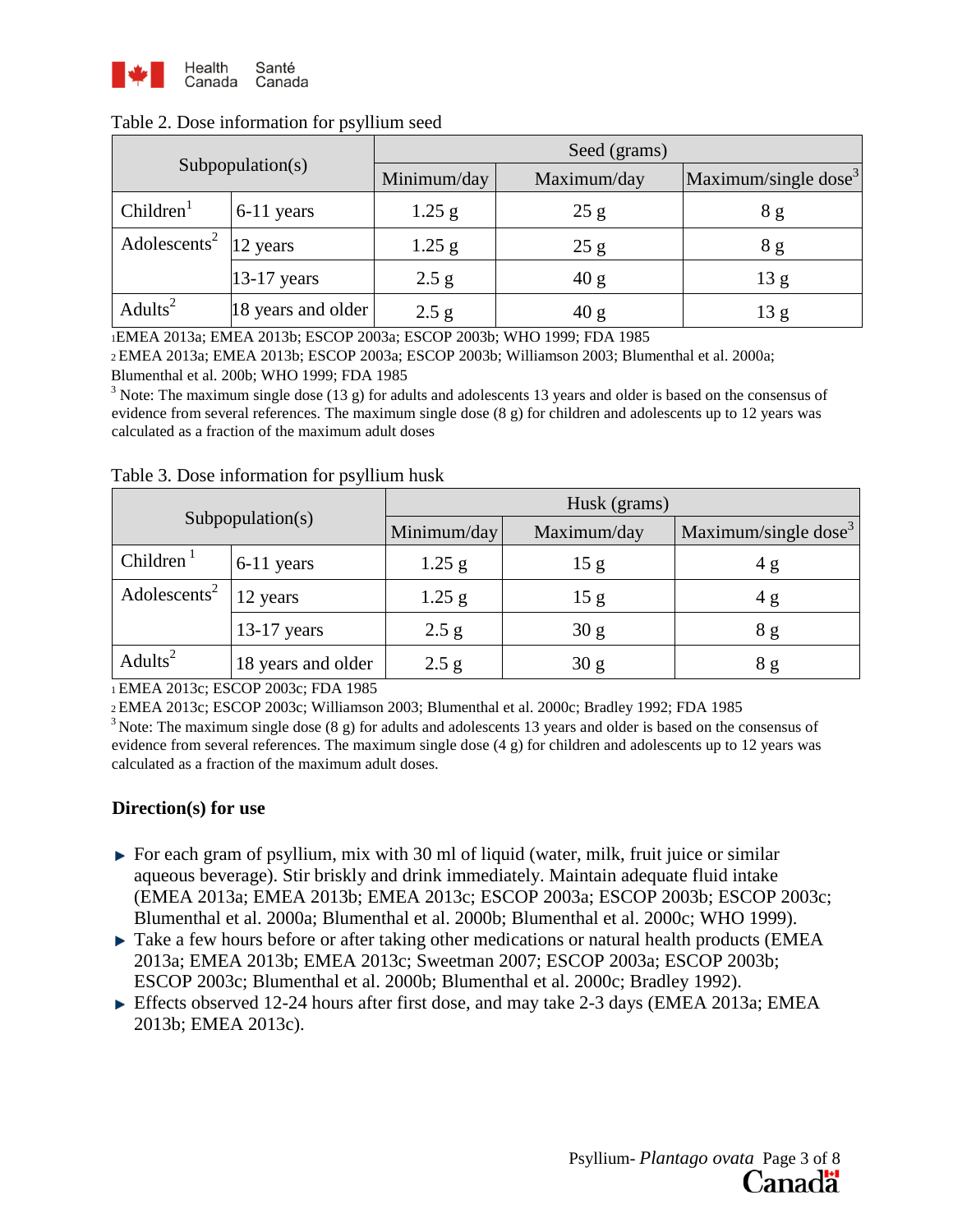

# *For all products (Optional)*

Take during the day (not immediately prior to bedtime) (EMEA 2013a; EMEA 2013b; EMEA 2013c; ESCOP 2003a; ESCOP 2003b; ESCOP 2003c).

*For products with a dosage range (Optional)*

Minimum daily dose may be increased, up to the maximum daily dose, until desired effect is obtained.

# **Duration(s) of use**

No statement required.

## **Risk information**

## **Caution(s) and warning(s)**

- Consult a health care practitioner /health care provider/health care professional/doctor/ physician if symptoms worsen or if laxative effect does not occur within seven days (Pray 2006; Repchinsky 2002).
- Consult a health care practitioner/health care provider/health care professional/doctor/ physician immediately if you experience chest pain, vomiting, or difficulty in swallowing or breathing after taking this product (EMEA 2013a; EMEA 2013b; EMEA 2013c; ESCOP 2003a; ESCOP 2003b; ESCOP 2003c).
- Consult a health care practitioner prior to use if you have symptoms such as abdominal pain, nausea, vomiting or fever (as these could be signs of other serious conditions) (EMEA 2013a; EMEA 2013b; EMEA 2013c; ESCOP 2003a; ESCOP 2003b; ESCOP 2003c; Blumenthal et al. 2000a; Blumenthal et al. 2000b; Blumenthal et al. 2000c; Bradley 1992; FDA 1985).

## **Contraindication(s)**

- $\triangleright$  Do not use this product if you have difficulty swallowing (EMEA 2013a; EMEA 2013b; EMEA 2013c).
- Do not use this product if you have diabetes mellitus in which blood sugar is difficult to regulate (EMEA 2013a; EMEA 2013b; EMEA 2013c; Blumenthal et al. 2000a; Blumenthal et al. 2000b; Blumenthal et al. 2000c; Bradley 1992).
- Do not use this product if you are experiencing a sudden change in bowel habits that has persisted for more than 2 weeks, undiagnosed rectal bleeding, or failure to defaecate following the use of another laxative product (EMEA 2013a; EMEA 2013b; EMEA 2013c; ESCOP 2003a; ESCOP 2003b; ESCOP 2003c).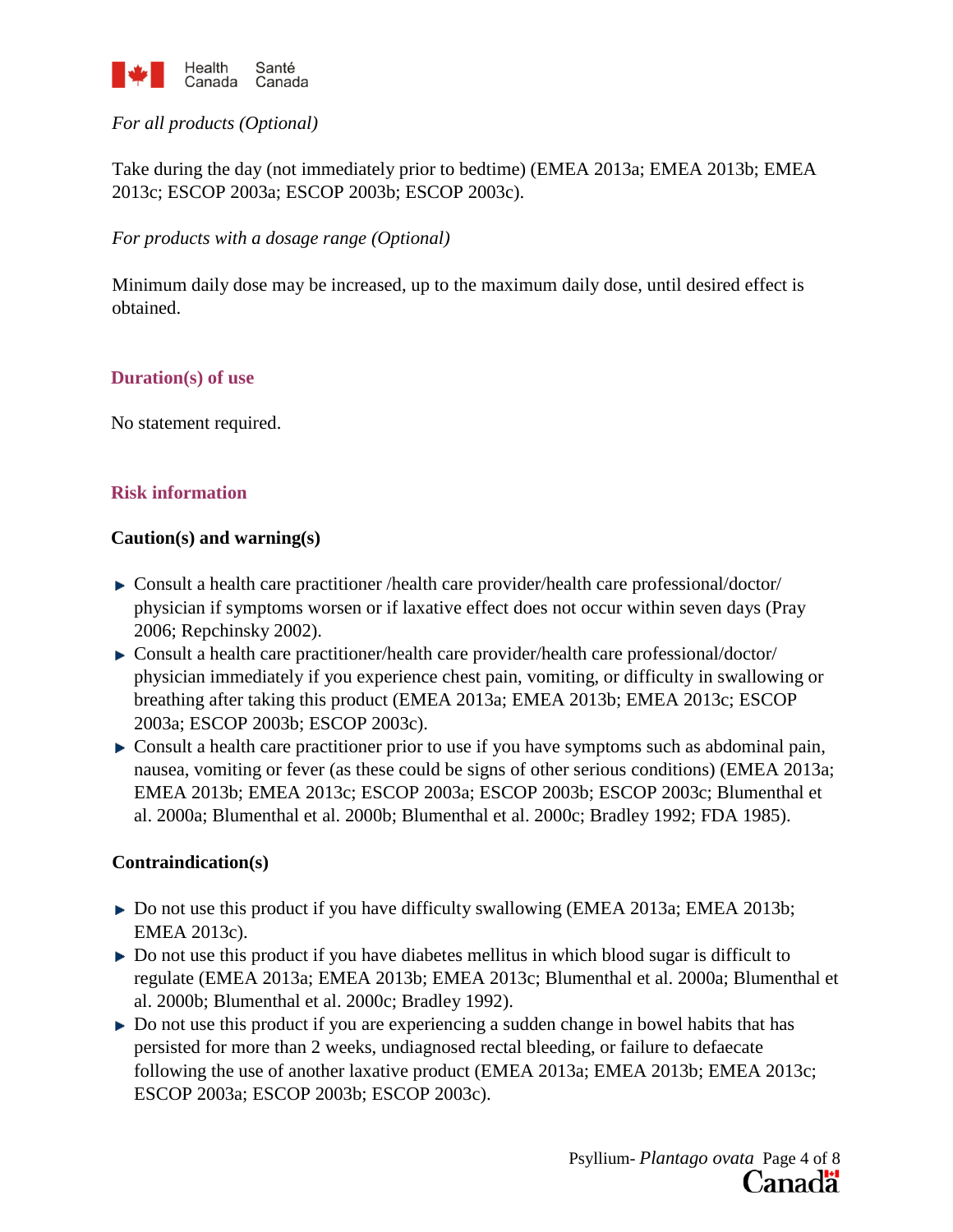

## **Known adverse reaction(s)**

- ► Stop use if hypersensitivity/allergy occurs (EMEA 2013a; EMEA 2013b; EMEA 2013c; ESCOP 2003a; ESCOP 2003b; ESCOP 2003c; Blumenthal et al. 2000a; Blumenthal et al. 2000b; Blumenthal et al. 2000c; Bradley 1992).
- May cause temporary gas and/or bloating (EMEA 2013a; EMEA 2013b; EMEA 2013c; ESCOP 2003a; ESCOP 2003b; ESCOP 2003c; Bradley 1992).

## **Non-medicinal ingredients**

Must be chosen from the current Natural Health Products Ingredients Database (NHPID) and must meet the limitations outlined in the database.

## **Storage conditions**

No statement required.

## **Specifications**

- $\blacktriangleright$  The finished product specifications must be established in accordance with the requirements described in the Natural and Non-prescription Health Products Directorate (NNHPD) Quality of Natural Health Products Guide.
- The medicinal ingredient must comply with the requirements outlined in the NHPID.

## **References cited**

Blumenthal M, Goldberg A, Brinkmann J, editors. 2000a. Herbal Medicine: Expanded Commission E Monographs. Psyllium Seed, Black. Boston (MA): Integrative Medicine Communications.

Blumenthal M, Goldberg A, Brinkmann J, editors. 2000b. Herbal Medicine: Expanded Commission E Monographs. Psyllium Seed, Blonde. Boston (MA): Integrative Medicine Communications.

Blumenthal M, Goldberg A, Brinkmann J, editors. 2000c. Herbal Medicine: Expanded Commission E Monographs. Psyllium Seed Husk, Blonde. Boston (MA): Integrative Medicine Communications.

Bradley PR, editor. 1992. British Herbal Compendium: A Handbook of Scientific Information on Widely Used Plant Drugs, Volume 1. Bournemouth (UK): British Herbal Medicine Association.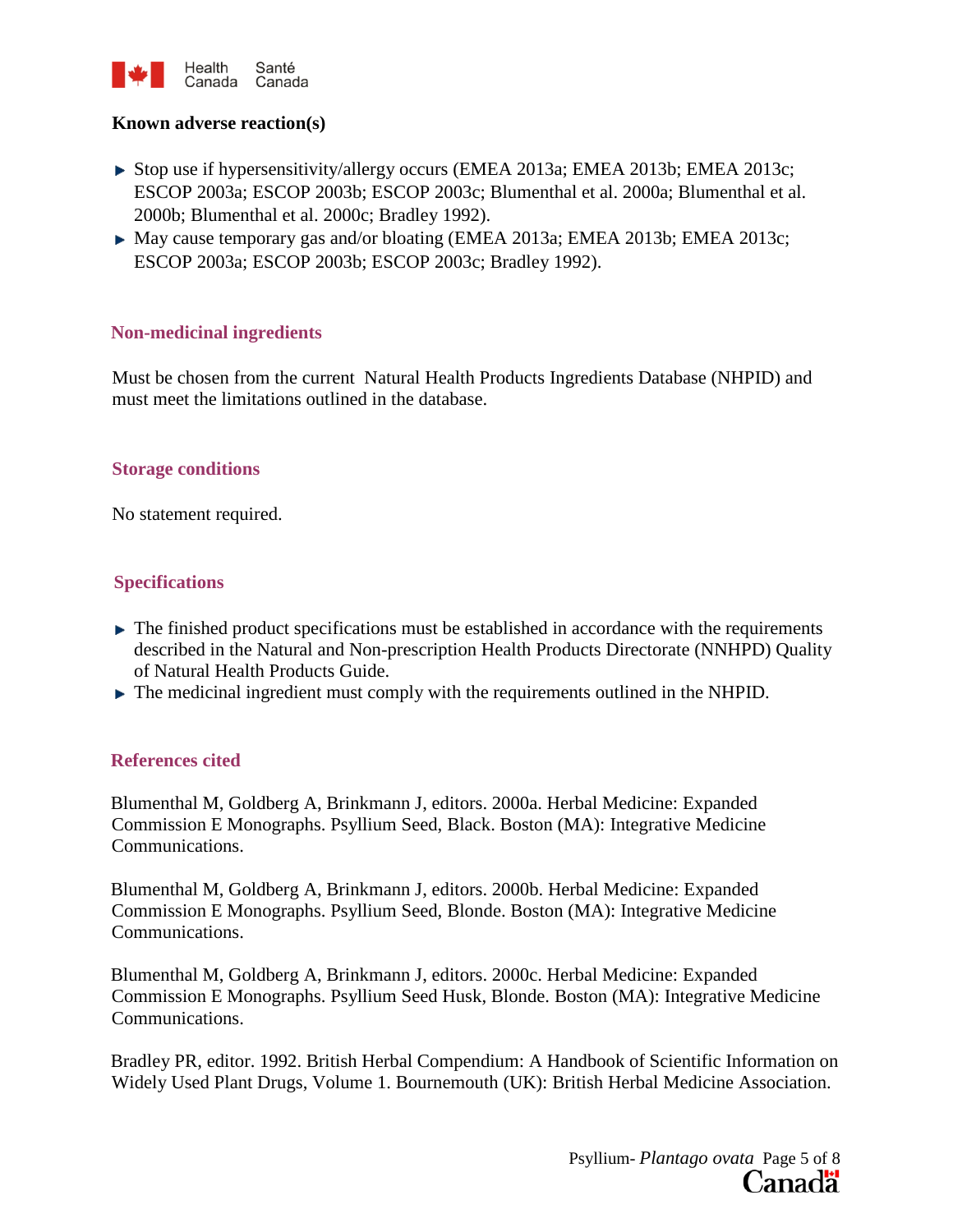

EMEA 2013a. European Medicines Agency. Final Community Herbal Monograph on *Plantago afra* L. et *Plantago indica* L., semen. London (UK): EMEA Committee on Herbal Medicinal Products (HMPC), 14 May 2013. [Accessed 2018 August 14]. Available from: http://www.ema.europa.eu/docs/en\_GB/document\_library/Herbal\_- \_Community\_herbal\_monograph/2013/07/WC500146770.pdf

EMEA 2013b. European Medicines Agency. Final Community Herbal Monograph on *Plantago ovata* Forssk., seminis tegumentum. London (UK): EMEA Committee on Herbal Medicinal Products (HMPC), 14 May 2013. [Accessed 2018 August 14]. Available from: http://www.ema.europa.eu/docs/en\_GB/document\_library/Herbal\_- \_Community\_herbal\_monograph/2013/07/WC500146508.pdf

EMEA 2013c. European Medicines Agency. Final Community Herbal Monograph on *Plantago ovata* Forssk., semen. London (UK): EMEA Committee on Herbal Medicinal Products (HMPC), 14 May 2013. [Accessed 2018 August 14]. Available from: http://www.ema.europa.eu/docs/en\_GB/document\_library/Herbal\_- \_Community\_herbal\_monograph/2013/07/WC500146514.pdf

ESCOP 2003a: European Scientific Cooperative on Phytotherapy Scientific Committee. 2003. ESCOP Monographs: The Scientific Foundation for Herbal Medicinal Products,  $2<sup>nd</sup>$  edition. Psyllii Semen (Psyllium Seed). Exeter (UK): European Scientific Cooperative on Phytotherapy and Thieme.

ESCOP 2003b: European Scientific Cooperative on Phytotherapy Scientific Committee. 2003. ESCOP Monographs: The Scientific Foundation for Herbal Medicinal Products,  $2<sup>nd</sup>$  edition. Plantaginis Ovatae Semen (Ispaghula Seed). Exeter (UK): European Scientific Cooperative on Phytotherapy and Thieme.

ESCOP 2003c: European Scientific Cooperative on Phytotherapy Scientific Committee. 2003. ESCOP Monographs: The Scientific Foundation for Herbal Medicinal Products,  $2<sup>nd</sup>$  edition. Plantaginis Ovatae Testa (Ispaghula Husk / Blonde Psyllium Husk). Exeter (UK): European Scientific Cooperative on Phytotherapy and Thieme.

FDA 1985: Unites States Food and Drug Administration. Laxative Drug Products for OvertheCounter Human Use; Tentative Final Monograph. Proposed Rules sections 334.10 and 334.52. [online]. Federal Register Volume 50, Number 10, Tuesday, January 15, 1985. Rockville (MD): Department of Health and Human Services, U.S. Food and Drug Administration. [Accessed 2018 August 14]. Available from: http://cdn.loc.gov/service/ll/fedreg/fr050/fr050010/fr050010.pdf

Gennaro AR, editor. 2000. Remington: The Science and Practice of Pharmacy, 20<sup>th</sup> edition. Baltimore (MD): Lippincott Williams & Wilkins.

McGuffin M, Kartesz JT, Leung AY, Tucker AO, editors. 2000. Herbs of Commerce, 2<sup>nd</sup> edition. Silver Spring (MD): American Herbal Products Association.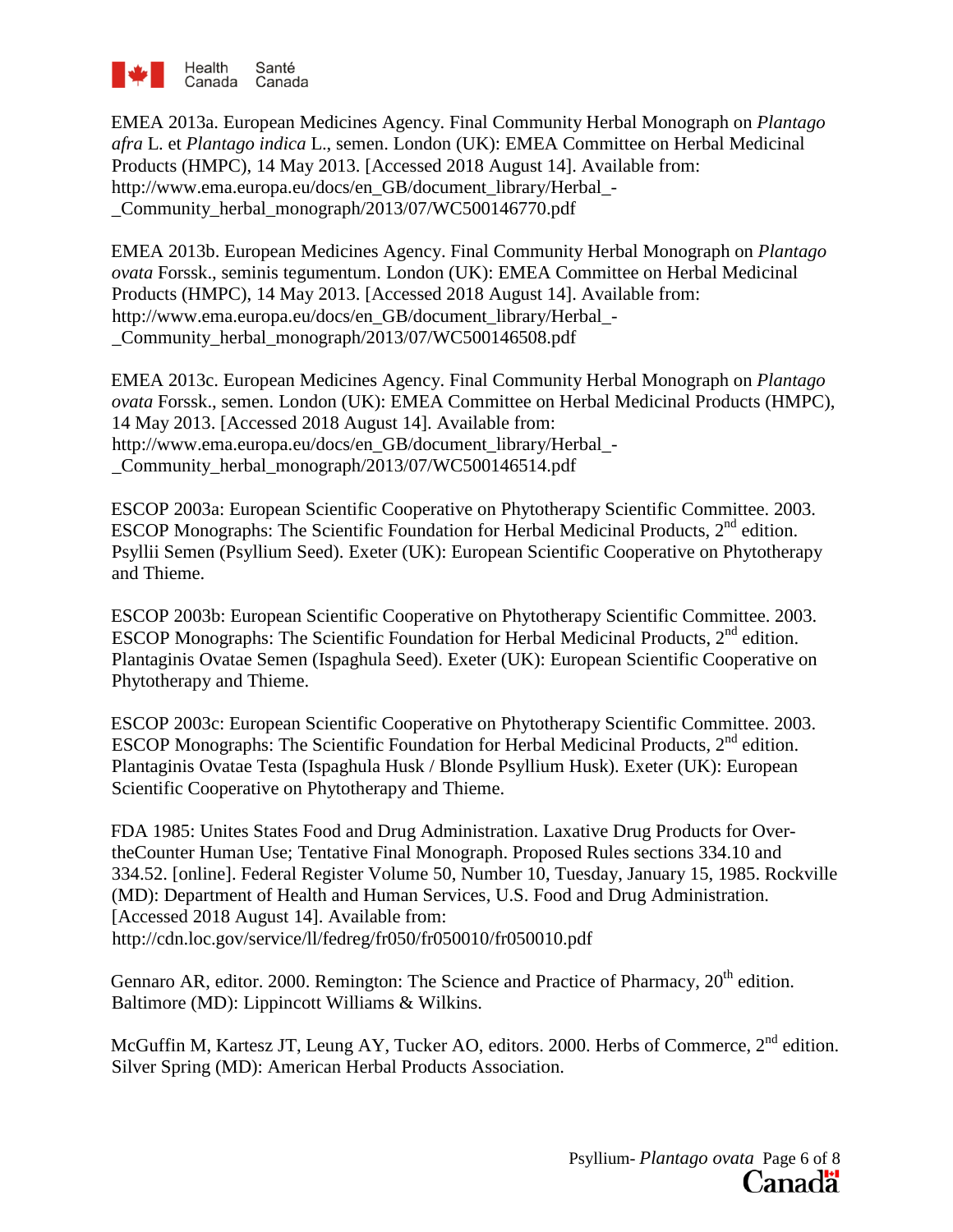

Pray WS. 2006. Non-Prescription Product Therapeutics, 2<sup>nd</sup> edition. New York (NY): Lippincott Williams & Wilkins.

Repchinsky C, editor. 2002. Patient Self-Care. Helping Patients Make Therapeutic Choices. Ottawa (ON): Canadian Pharmacists Association.

Sweetman SC, editor. 2007. Martindale: The Complete Drug Reference, 35<sup>th</sup> edition. London (UK): Pharmaceutical Press.

USDA 2018: United States Department of Agriculture, Agricultural Research Service, National Genetic Resources Program. Germplasm Resources Information Network (GRIN) [online database]. 2003. *Plantago ovata* L. Beltsville (MD): National Germplasm Resources Laboratory. [Accessed 2018 August 14]. Available from: http://www.ars-grin.gov/cgibin/npgs/html/tax\_search.pl

WHO 2007: World Health Organization (WHO) Monographs on Selected Medicinal Plants: Volume 3. Geneva (CHE): World Health Organization.

WHO 1999: World Health Organization (WHO) Monographs on Selected Medicinal Plants: Volume 1. Geneva (CHE): World Health Organization.

Williamson EM. 2003. Potter's Herbal Cyclopaedia: The Authoritative Reference work on Plants with a Known Medical Use. Saffron Walden (UK): The C.W. Daniel Company Limited.

## **References reviewed**

Ashraf W, Pfeiffer RF, Park F, Lof J, Quigley EM. 1997. Constipation in Parkinson's disease: objective assessment and response to psyllium. Movement Disorders: Official Journal of the Movement Disorder Society 12(6):946-951.

Berardi RR, DeSimone EM, Newton GD, Oszko MA, Popovich NG, Rollins CJ, Shimp LA, Tietze KJ, editors. 2002. Handbook of Nonprescription Drugs: An Interactive Approach to SelfCare, 13<sup>th</sup> edition. Washington (DC): American Pharmaceutical Association.

BHP 1983: British Herbal Pharmacopoeia. Bournemouth (UK): British Herbal Medicine Association.

BP 2008: British Pharmacopoeia Commission. 2007. British Pharmacopoeia. London (UK): The Stationary Office.

Cheskin LJ, Kamal N, Crowell MD, Schuster MM, Whitehead WE. 1995. Mechanisms of constipation in older persons and effects of fiber compared with placebo. Journal of the American Geriatrics Society 43(6):666-669.